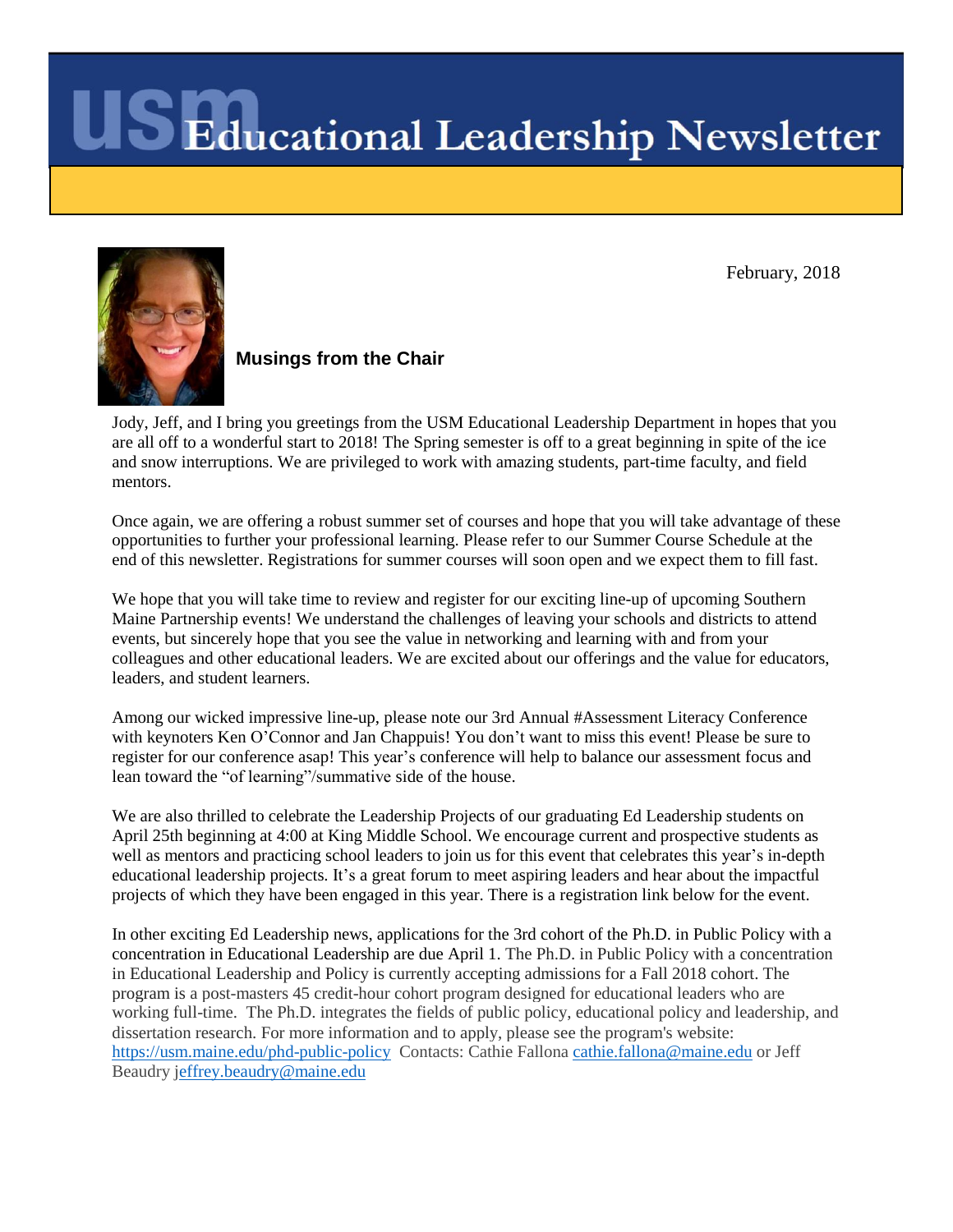## **Southern Maine Partnership Update**



It was our privilege to visit Bonny Eagle Middle School in January with host interim Principal Ben Harris to discuss the critically important issue of mental health in schools. Principal Harris led participants in a powerful presentation and discussion of the topic. If you missed this impactful presentation, we encourage you to view the TED Talk we viewed as a community, *Toward a new understanding of mental illness* by Thomas Insel [https://www.ted.com/talks/thomas\\_insel\\_toward\\_a\\_new\\_understanding\\_of\\_mental\\_illness](https://www.ted.com/talks/thomas_insel_toward_a_new_understanding_of_mental_illness)

We were also treated to a tour of BMS by some pretty energetic and informative middle school students, who shared all of the inside-the-life-of-a-BMS-student with us!

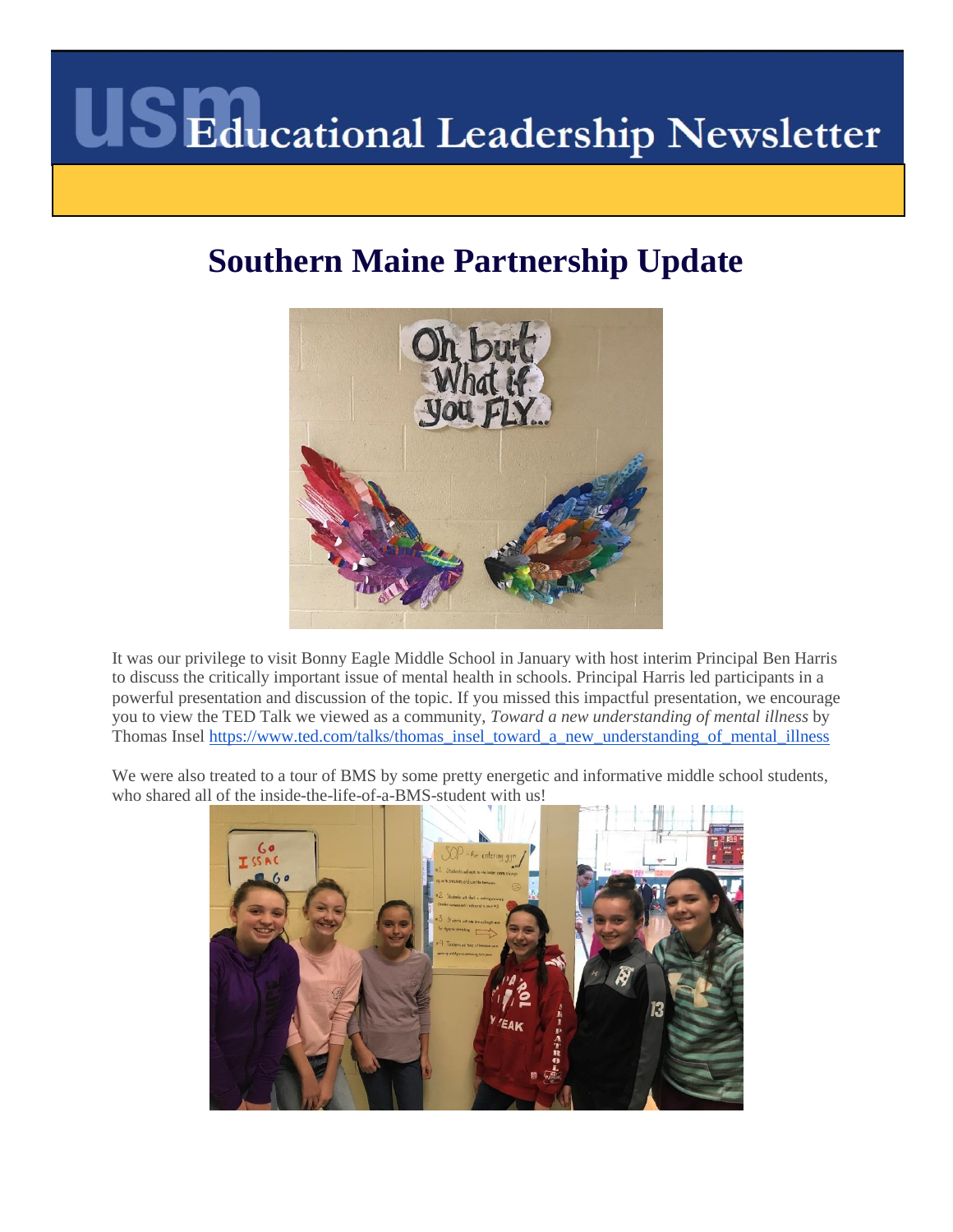

Additionally in January, we engaged in a Dine and Discuss event focused around feedback strategies for the principal. MPA Assistant Excecutive Director Holly Couturier joined SMP Co-Directors for the evening and led us in a series of informational discussions. We were also delighted to have Associate Dean Mark Steege join us for the event.

One of the resources we recommend on feedback is the PDF book, *Better Feedback for Better Teaching: A Practical Guide to Improving Classroom Observations*. You may access it for free through this link: <https://drive.google.com/open?id=0B0cPAzlxC3NOVXQ5cHFlb1A1YTA>

SMP Co-directors, Anita and Jeff

### **Spring 2018 Upcoming SMP Events: Register Today!**

**March 5, 2018 from 4:00 - 6:00 pm**

**Great Ideas for Teaching Students and Staff (GIFTS)** Location: 7th Floor, Glickman Library, Portland campus Topics include: High-Impact Teaching Strategies, Improving Feedback, Math Instructional Strategies, Colleague Classroom Observation/Feedback, Meaningful Technology, STEM, etc.

To RSVP: <https://goo.gl/forms/N32grzEQ6Hfoqzja2>

#### **March 8, 2018 8:30-10:00 a.m**.

**Building Leader Visit Host School:** Sea Road Elementary School, Kennebunk with Principal Steve Marquis **Topic**: Teacher Recruitment, Induction, and Retention Strategies To RSVP: <https://goo.gl/forms/BXmHihhtQzAwHSDw1>

#### **March 27-28, 2018 from 4:00-7:00 p.m.**

**Inaugural Symposium: Race, Power, and Difference.**

This will be an opportunity for Maine educators to engage in conversations about our shared democratic values and the power of education to create pathways of opportunities for everyone.

The Southern Maine Partnership is sponsoring the Dine and Discuss event on **Tuesday, March 27th from 4:00 – 6:30 pm (free)**. The following day, **March 28**, is a full day of workshops and keynote presentations for teachers and school leaders (\$75 fee).

For specific information and to register, please use this link: [http://conferences.usm.maine.edu/attendeeonline/AutoLogin.aspx?page=new&event=2136&password=ev](http://conferences.usm.maine.edu/attendeeonline/AutoLogin.aspx?page=new&event=2136&password=event) [ent](http://conferences.usm.maine.edu/attendeeonline/AutoLogin.aspx?page=new&event=2136&password=event)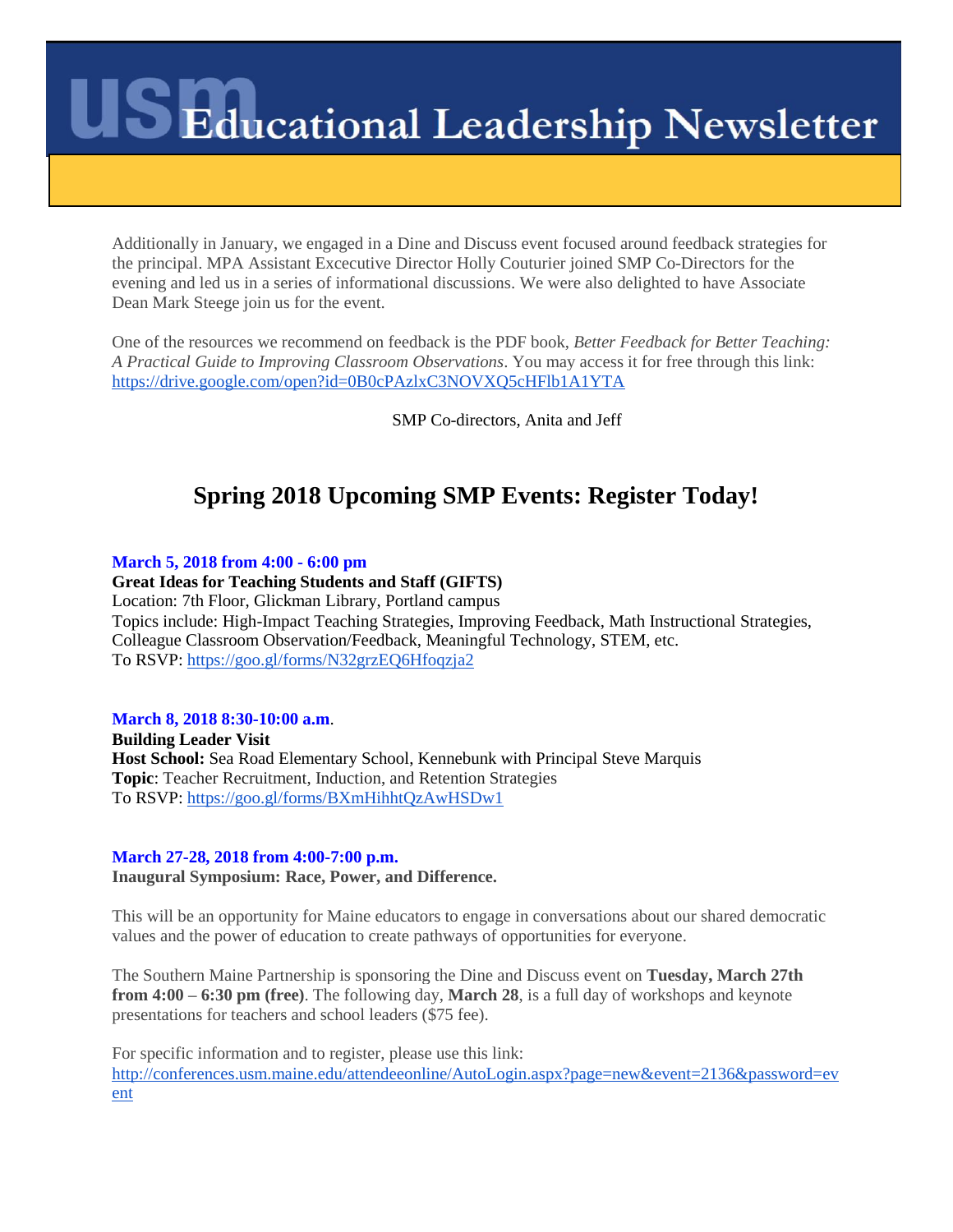**Free Event: Tuesday, March 27: Dine & Discuss (co-sponsored by the Southern Maine Partnership)** *Upstander* **Project** presenters: Dr. Mishy Lesser and Mr. Adam **Mazo** 

We will feature the pre-release presentation, screening, and panel discussion of the Film, *Dawnland*, a feature-length movie about the Wabanaki People.

Here are some of the key concepts we will highlight:

- Demonization of Wabanaki people: How does it contributes to white supremacy?
- Forced removal and coerced assimilation: How did these tactics contribute to cultural genocide?
- Settler colonialism: Why does colonialism require power over?
- Documentary filmmaking and representation: complexities across cultures

A panel discussion will follow the introduction and screening.

### **Wednesday, March 28: Full-day of keynotes and workshops for Maine educators on "Race, Power and Difference"**

We will use the lenses of race, power, and difference to incorporate different lived experiences and multiple perspectives that speaks to the ways that gender, location (rural/urban), poverty, and race impact diverse communities–African Americans, Asians, indigenous peoples, Latinos/as, recent immigrants, refugees, and ethnic and religious minorities.

The symposium is for school leaders, teachers, parents, and community activists; participants will benefit from multiple workshop experiences for individuals interested in school leadership, curriculum, pedagogy, and community involvement. The Symposium includes a keynote address, panels, and workshops about resources, networks, and strategies for teaching about inequity, institutional discrimination, and racial biases - both inside and outside of schools. This symposium presents an opportunity to engage all of our diverse communities to rethink what is essential in education. Our goal is to empower educators from our diverse communities to create change in our educational systems, and improve our democratic society through meaningful, long-term engagement.

**April 4, 2018 from 4:00-7:00 p.m. Casco Bay Math Circle** Location: 7th Floor, Glickman Library, Portland campus To RSVP: <https://goo.gl/forms/g9NFBR0oqY8PW3Ch2>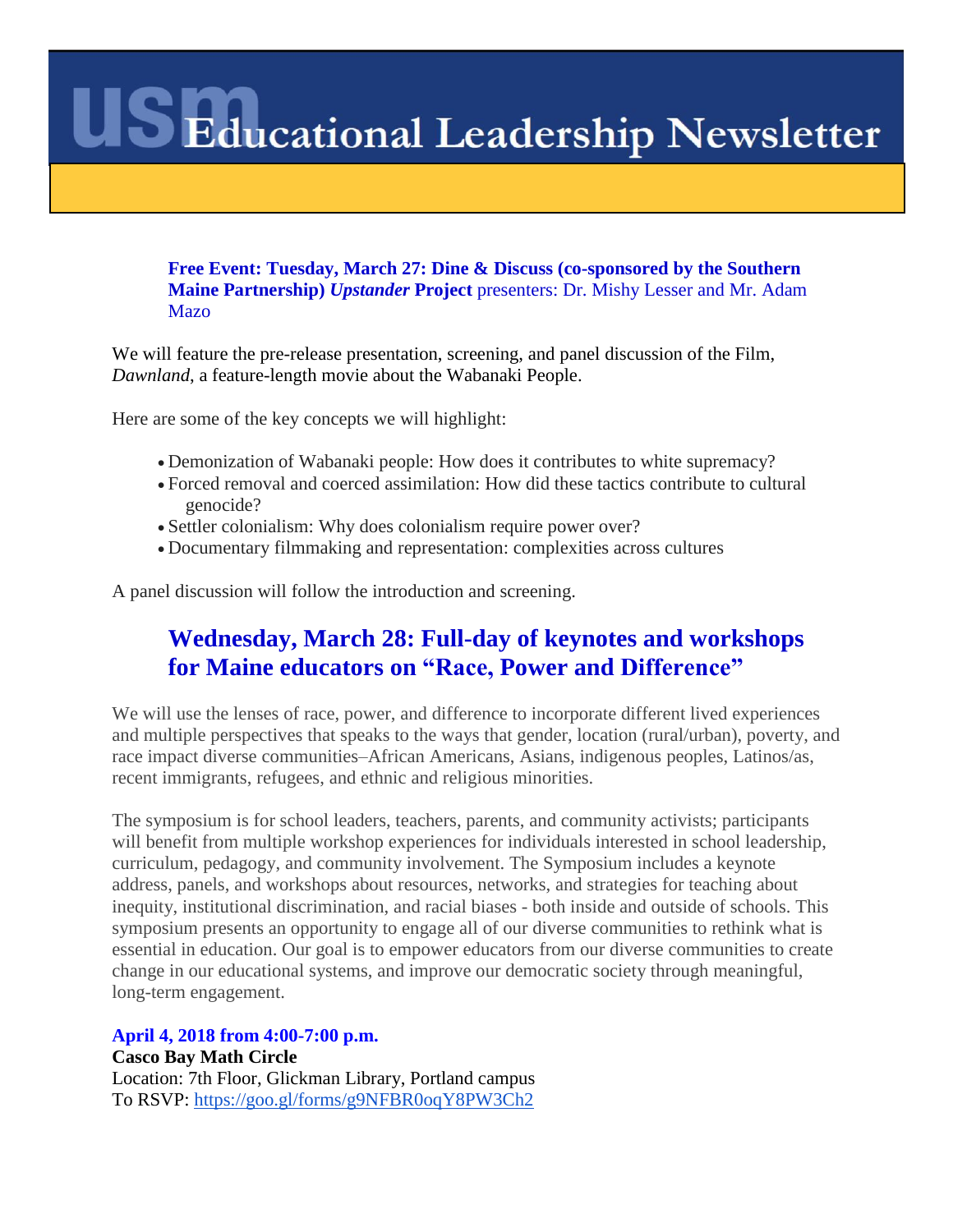#### **April 5, 2018 8:30-10:00 a.m.**

**Building Leader Visit Host School:** Canal Elementary School, Westbrook with Principal Vickie Hebert **Topic:** Literacy Lab School - Units of Study To RSVP: <https://goo.gl/forms/SqyjxtXefAT9jDvp1>

#### **April 25, 2018 4:00-6:00 p.m.**

**Leadership Symposium: Educational Leadership Interns Present Their Leadership Projects Location:** King Middle School Library To RSVP: <https://goo.gl/forms/SqyjxtXefAT9jDvp1>

#### **May 7-8, 2018**

#### **#Assessment Literacy: High-impact Teaching Strategies, Quality Summative Evidence, and Grading Practices**

The purpose of this year's two-day conference is to strengthen the balance of our classroom assessment and assessment systems to support student growth in a standards-based education system. We will provide multiple workshops on high-impact teaching strategies that promote learning in the classroom, high-quality summative evidence of progress and proficiency, and high-quality grading practices that accurately measure learning while nurturing growth mindset.

We have two major invited presenters to address a balanced approach to assessment. There will be keynote presentations and workshops by **Ken O'Connor**, author of *How to Grading for Learning* and *A Repair Kit for Grading:15 Fixes for Broken Grades* and **Jan Chappuis**, author of *Seven Strategies of Assessment for Learning* and *Classroom Assessment for Student Learning*. Presenters from Maine school districts and organizations will focus on high-impact strategies; assessment for learning and leading; school district implementation of assessment for learning modules; effective scoring, reporting, and communicating student learning; teacher evaluation; and STEAMS.

#### Registration Link:

[https://conferences.usm.maine.edu/attendeeonline/AutoLogin.aspx?page=new&event=1965&pas](https://conferences.usm.maine.edu/attendeeonline/AutoLogin.aspx?page=new&event=1965&password=event) [sword=event](https://conferences.usm.maine.edu/attendeeonline/AutoLogin.aspx?page=new&event=1965&password=event)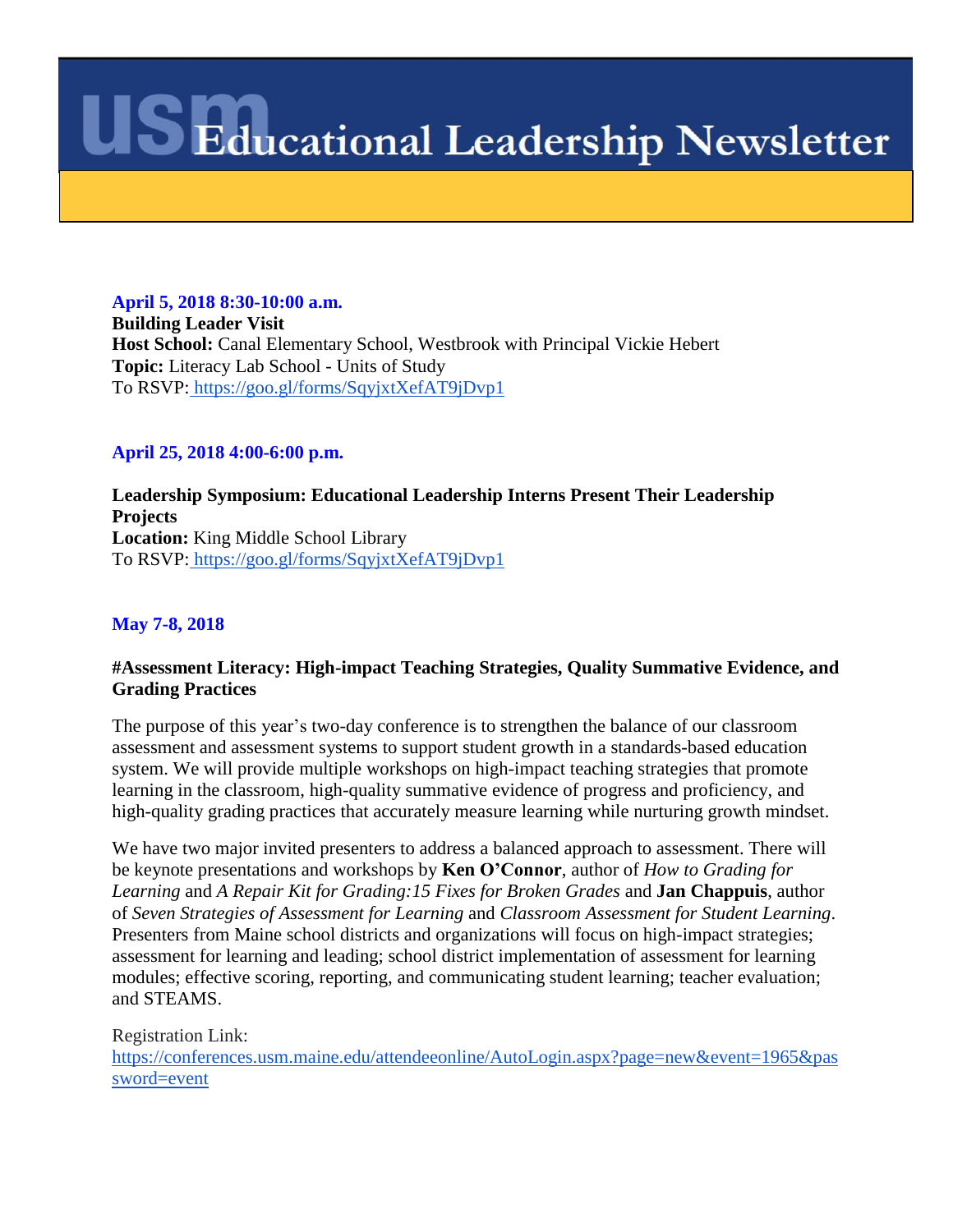As Jan Chappuis prefaced her upcoming new edition of *Classroom Assessment for Student Learning*, she is creating an expanded section on "If I don't grade it, they won't do it." She is focused ways to develop student work habits without using grades as punishments or rewards for behaviors such as effort and turning work in on time." If this sounds familiar and worthwhile please join us for an exciting and informative two days at USM.

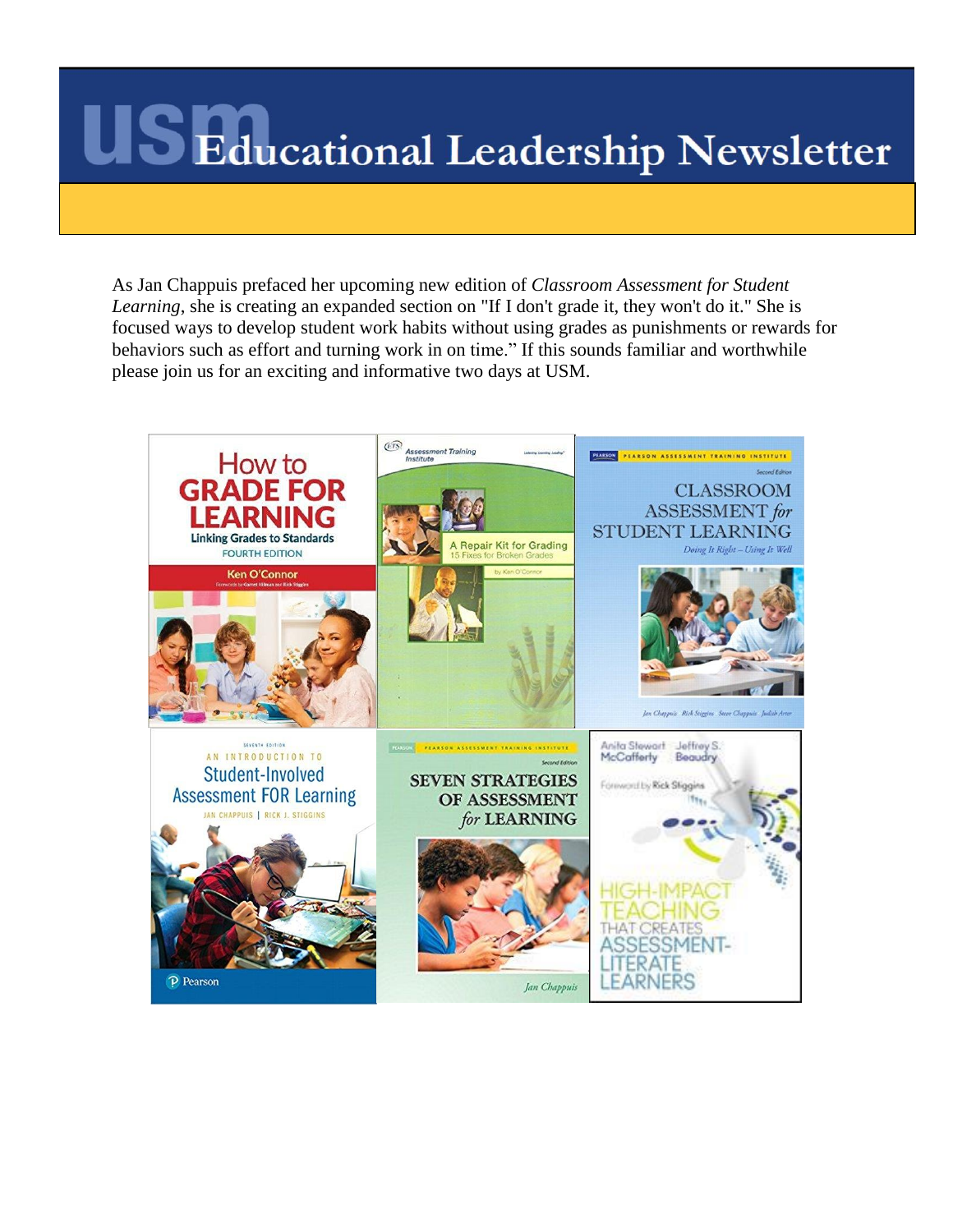#### **August 13-14, 2018 8:30-3:00**

#### **DOE-Approved Mentor Training with Mentor Trainer Dr. Anita Stewart McCafferty**

*Dr. Stewart McCafferty created the updated DOE Mentor Training materials and utilizes evidence-based/high-impact teaching strategies in her leadership trainings. In addition to new mentors, this is a great training for veteran mentors who have not been recently trained.* Fee: \$100/person for the 2-day training - fee includes lunch, snacks, and materials Location: USM Portland campus To RSVP: <https://goo.gl/forms/JZdUw9BeNfQAEkuk1>

### **Spotlight on Publications:** *The Gallery Walk*

Check out a recent issue of *The Learning Professional*, December, 2017 for an article by Drs. Anita Stewart McCafferty and Jeff Beaudry, *The Gallery Walk*. Many of you may have attended events based on our poster gallery of the five keys to high-quality standards and the seven strategies of assessment for learning. This article is our discussion and reflection on the use of this immersion strategy to learn about high-impact strategies of assessment for learning. We continue to refine and remake the gallery of artifacts with the most recent updates of evidence and visual representations from teachers and practitioners in Maine.

Link to article:

[https://drive.google.com/file/d/1WfKANdnyyFiju6Sp\\_TU2qUGpsI0rrElk/view?usp=sharing](https://drive.google.com/file/d/1WfKANdnyyFiju6Sp_TU2qUGpsI0rrElk/view?usp=sharing)

### **A Huge Thank You to our Advisory Committee Members for Their Leadership and Guidance:**

We are grateful to our amazing Advisory Committee members for their incredible service to our program and to educational leadership in the State of Maine!

- Jo Anne Sizemore Chair, Assistant Superintendent of Scarborough Public Schools
- Andrew Dolloff Co-Chair, Superintendent of Yarmouth School Department
- Jeanne Crocker Director of School Management for Portland Public Schools
- Kathy Germani Assistant Superintendent of South Portland Schools
- Anita Bernhardt Director of Curriculum, Instruction and Assessment for York School Department

[next page]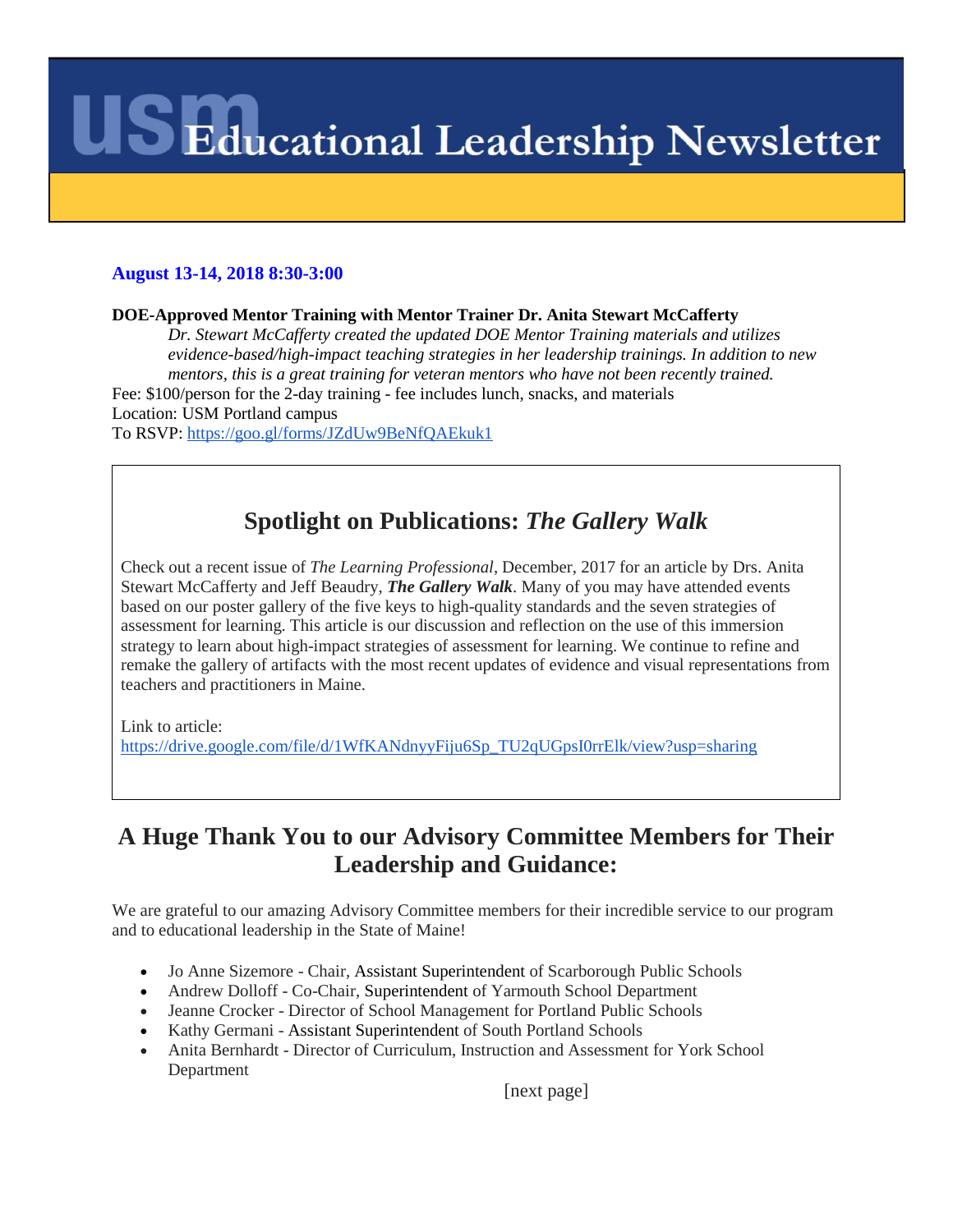- Patrick Hartnett Assistant Superintendent of Oxford Hills School District
- Tom Edwards Part-time Faculty EDL
- Ted Finn Principal of Gray-New Gloucester High School, MSAD 15
- Dick Durost Executive Director of Maine Principals Association
- Holly Couturier Assistant Executive Director of Maine Principals Association
- Steve Bailey Executive Director of Maine School Management Association
- Lois Kilby President, Maine Education Association
- Shawn Vincent Principal of Bruce M. Whittier Middle School, RSU #16
- Katie Hawes- Superintendent of RSU 21
- Katy Grondin Superintendent of Auburn School Department
- Drew Patin Principal of Windham Middle School, RSU #14
- Cheryl White Curriculum Coordinator of Brunswick School Department
- Jodi Mezzanotte Assistant Superintendent of Westbrook School Department
- John Jones Director of Special Education
- Grace Valenzuela Director of the Multilingual & Multicultural Center for Portland Public Schools
- Sandy Prince Superintendent of RSU #14
- Peter Lancia Superintendent of Westbrook School Department
- Mick Roy Assistant Superintendent of MSAD #6
- Jim Daly Superintendent of Wells Ogunquit CSD
- Amanda Doyle Director of Instruction of Thornton Academy
- Shawn Chabot Assistant Superintendent of Lewiston Schools

**Congratulations to Jo Anne Sizemore,** Assistant Superintendent of Scarborough Public Schools, Chair of USM Educational Leadership Advisory Committee, and USM Educational Leadership Part-Time Faculty for being named Maine's Assistant Superintendent of the Year!

### **Thinking About Internship in 2018-2019?**

Please notify Jody Capelluti at [joseph.capelluti@maine.edu](mailto:joseph.capelluti@maine.edu) **immediately** if you believe you are ready to start the Internship with the next group (summer 2018, fall 2018 and spring 2019). The orientation will be held on Monday, April 23, 2018. Faculty will review your transcript and inform you of your eligibility.

The course meets once every two or three weeks for the whole year. During the summer, the meetings take place during the day, and during the fall and spring, the meetings occur from 7- 9:30 PM. Individual meetings with you, your mentor, and your instructor are scheduled three times a year.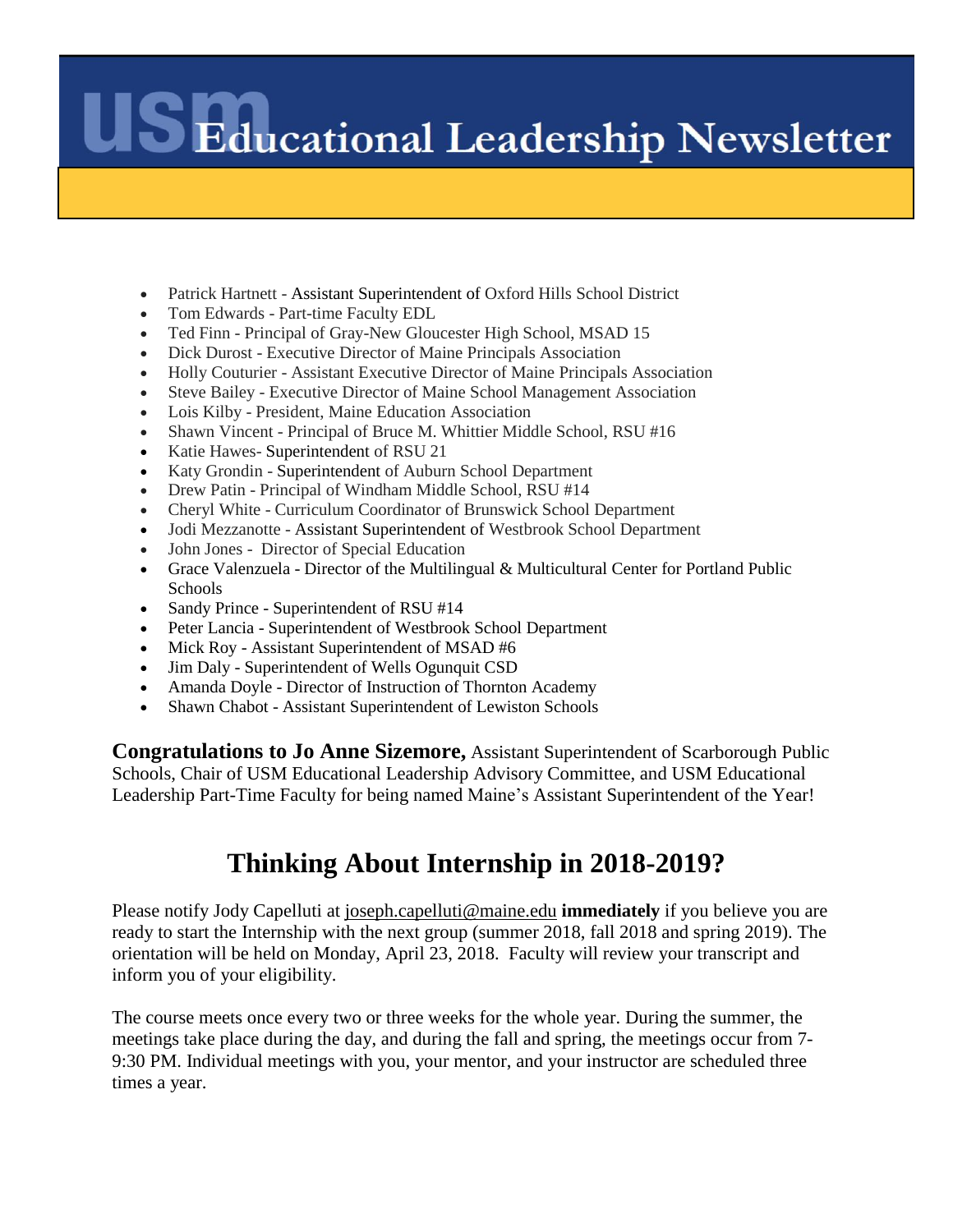



PORTLAND + GOBHAM + LEWISTON + ONLINE

Co-Directors: Anita Stewart McCafferty anita stewart@maine.edu\_and Jeff Beaudry\_ieffrey beaudry@maine.edu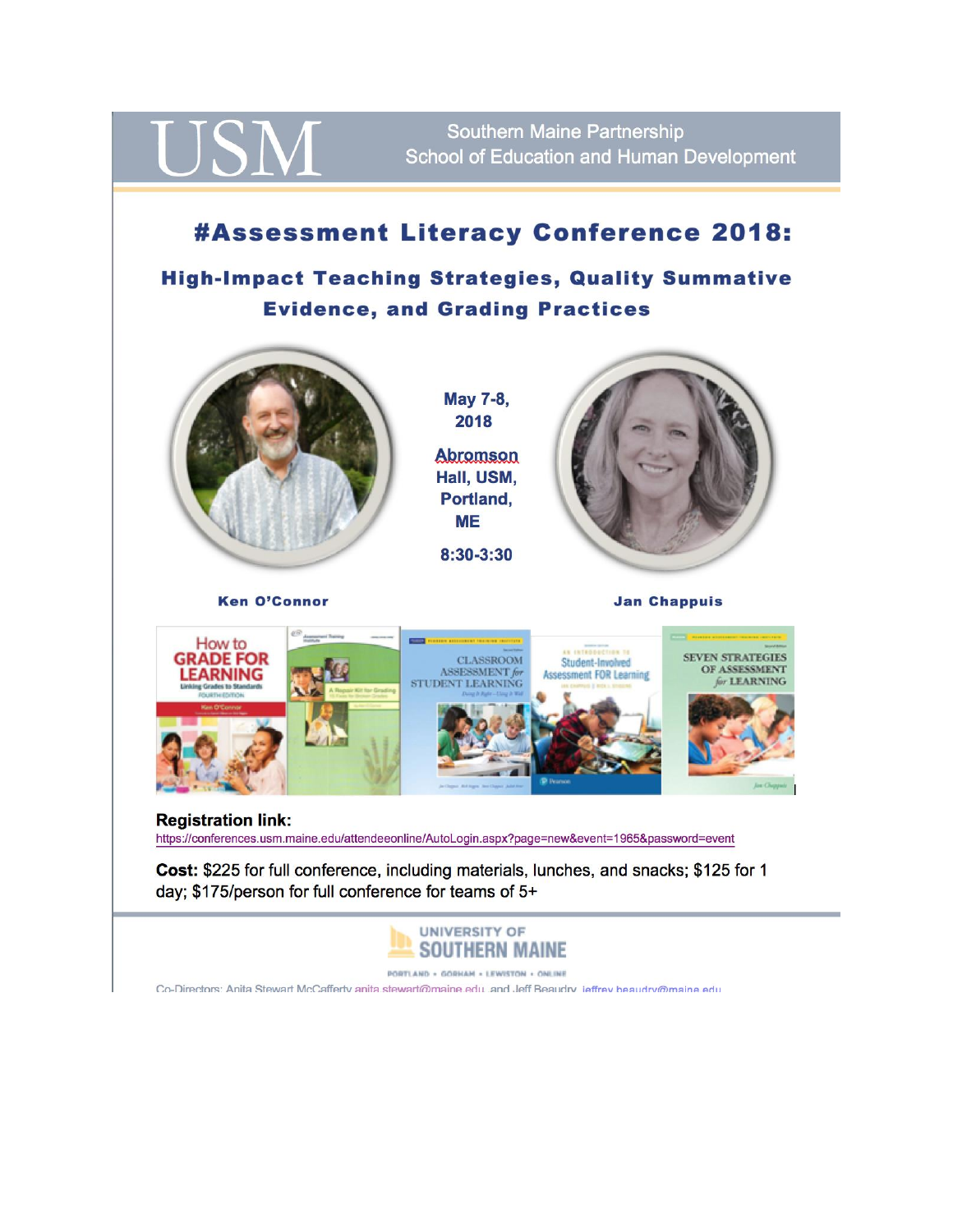

#### **IMPORTANT DATES TO REMEMBER**

**Monday, February 19…** No Classes (President's Day)

#### **Summer 2018 Registration begins March 1.**

Summer 2018 course schedule now available in MaineStreet.

#### **SEHD Graduate Scholarship Application for 2018-2019** Deadline: March 1, 2018 (postmarked) [https://usm.maine.edu/sites/default/files/school-of-education-human-development/SEHD-Scholarship-](https://usm.maine.edu/sites/default/files/school-of-education-human-development/SEHD-Scholarship-Application-2018-2019.pdf)[Application-2018-2019.pdf](https://usm.maine.edu/sites/default/files/school-of-education-human-development/SEHD-Scholarship-Application-2018-2019.pdf)

#### **Graduate Assistant Application for 2018-2019**

Priority deadline: March 1, 2018 Interested in working with faculty or programs? SEHD Graduate [Assistantship](https://goo.gl/forms/vV6jDImJqDGKtMBU2) Application, 2018-2019 (Google Form)

#### **Are you ready to graduate this May? Have you completed a certificate program? You are required to apply to graduate.**

You can do this through Mainestreet. <http://usm.maine.edu/reg/apply-graduate>

**Monday-Friday, March 12-16…** Spring Break (No Classes) Classes resume March 19.

**Monday, April 2**… Priority registration for Fall 2018 Classes.

#### Advising Questions? Educational Leadership Faculty:

Jeffrey Beaudry 207-780-5493 [jeffrey.beaudry@maine.edu](mailto:jeffrey.beaudry@maine.edu) Joseph (Jody) Capelluti 207-780-5077 [joseph.capelluti@maine.edu](mailto:joseph.capelluti@maine.edu) Thomas Edwards, Adjunct 207-780-5090 [thomas.k.edwards@maine.edu](mailto:thomas.k.edwards@maine.edu) Anita Stewart McCafferty 207-780-5479 [anita.stewart@maine.edu](mailto:anita.stewart@maine.edu) Ed Leadership Program Office 207-780-5316 [bertalan@maine.edu](mailto:bertalan@maine.edu)

School of Education and Human Development 8 Bailey Hall 207-780-5316 [sehd@usm.maine.edu](mailto:sehd@usm.maine.edu) <http://www.usm.maine.edu/sehd>



**PORTLAND · GORHAM · LEWISTON · ONLINE**